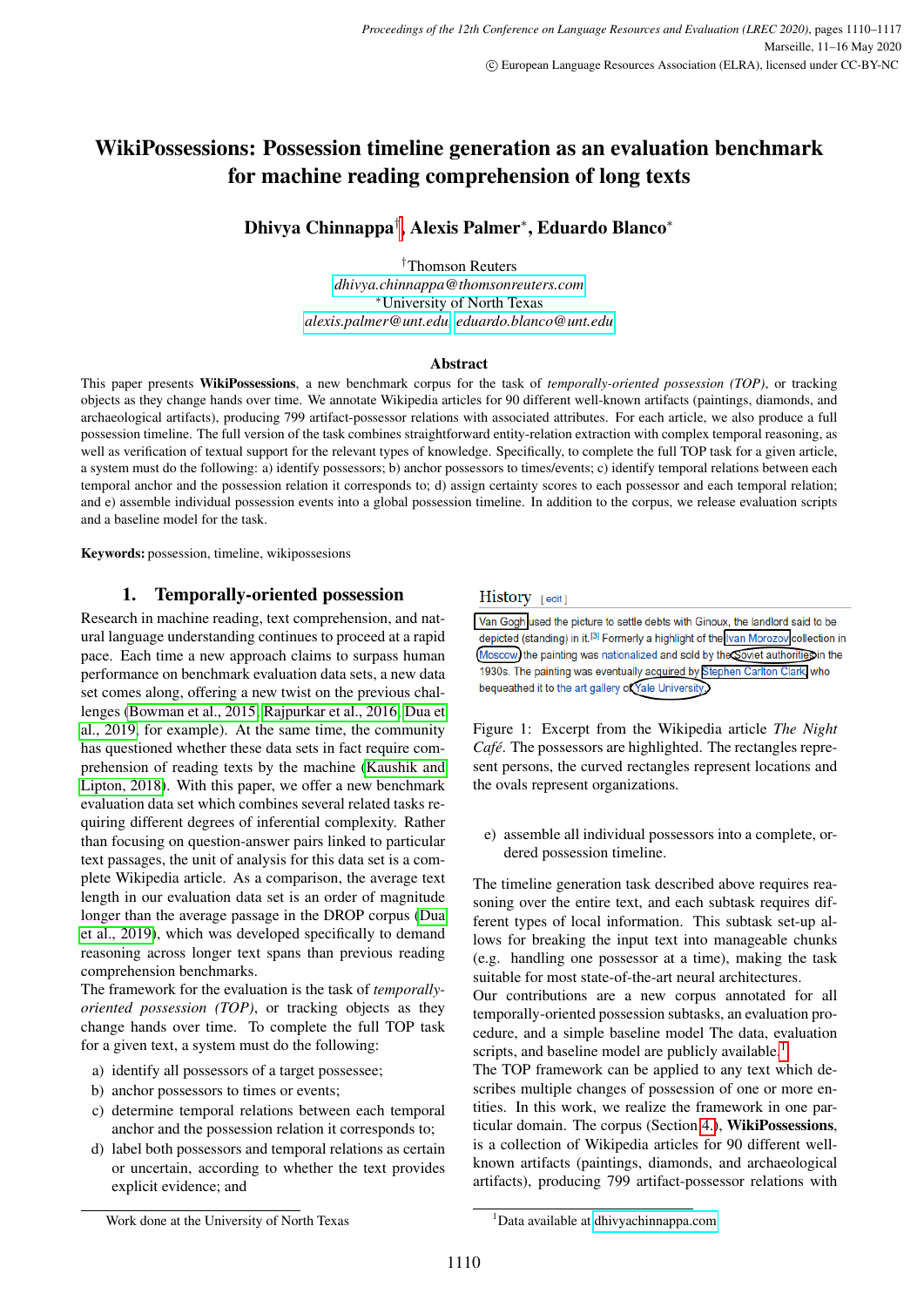

<span id="page-1-0"></span>Figure 2: Possession timeline for the Wikipedia article *The Night Café* (see Fig. [1](#page-0-1) for excerpt of text).

associated attributes. Figure [1](#page-0-1) is an excerpt from one article in the corpus, with all possessors highlighted. For each article, we also produce a full possession timeline; Figure [2](#page-1-0) is a visualization of the complete timeline produced for this article. All annotations are manually-validated.

Although the various subtasks each contribute to the end goal of generating a possession timeline, each subtask is evaluated independently (Section [5.\)](#page-4-0). The baseline model (Section [6.\)](#page-5-0) uses simple heuristics to accomplish each subtask.

# 2. Possession

From a linguistic perspective, the term *possession* refers to a particular set of semantic relations between two entities, the *possessor* and the *possessee* [\(Stassen, 2009\)](#page-7-1). A wide range of different asymmetric relationships fall under the heading of possession, including kinship, proximity, part-whole relations, experience of abstract concepts, and physical possession, both permanent and temporary. The most typical notion of possession involves ownership or control of the possessee by the possessor, as in phrases like "my piano," "the lion's beautiful tail," or "this friend of mine." The linguistic literature makes a conceptual distinction between *alienable possession*, in which possessees can be separated from their possessors, and *inalienable possession*, in which such separation is not possible [\(Aikhenvald](#page-6-3) [and Dixon, 2012;](#page-6-3) [Heine, 1997,](#page-6-4) among others). Unlike inalienable possessions, which are permanent, alienable possessions are temporary and, therefore, capable of changing hands. We are interested in tracking change of possession and thus restrict our work to alienable possessions.

Previous work on automatic extraction of possession has mostly focused on particular syntactic constructions. [Tratz](#page-7-2) [and Hovy \(2013\)](#page-7-2) investigate various semantic relations realized by English possessive constructions, and both [Nakov](#page-7-3) [and Hearst \(2013\)](#page-7-3) and [Tratz and Hovy \(2010\)](#page-7-4) consider possession expressed by noun compounds, such as "family estate." [Badulescu and Moldovan \(2009\)](#page-6-5) extract possession as one of the many semantic relations expressed by English genetives. [Blodgett and Schneider \(2018\)](#page-6-6) present a corpus of web reviews annotating genitives with adpositional supersenses, finding that this inventory works well for canonical possessives. We consider *all* expressions of possession, whether phrasal, clausal, sentential, or even inter-sentential.

The non-restrictive approach presented here is similar to that of [Banea et al. \(2016\)](#page-6-7), who annotate possessions of particular bloggers at the time of utterance.

In our previous work, we [\(Chinnappa and Blanco, 2018a\)](#page-6-8) first extract possessions from a sentence using a deterministic procedure and then identify the types and temporal anchors of possession. In a latter work, we [\(Chinnappa](#page-6-9) [and Blanco, 2018b\)](#page-6-9) work with the same Wikipedia articles about artworks as the current work, and extract their possessors. We match these possessors to their temporal information with respect to the years explicitly mentioned (before, during or after). Unlike the current work, we limit the temporal information to be a year within a Wikipedia section. We do not capture any other possession attributes such as certainty or order.

# 3. Reasoning about possessions

The *temporally-oriented possession* task consists of several subtasks with different degrees of inferential complexity. There are three stages to the process of producing a possession timeline with all associated attributes, and each stage depends on input from one or more previous stages.

Stage One: Possessor Identification and Certainty. The first step takes as input a text passage and a target possessee; output from this step is a list of possessors—entities who have possessed the target entity at some point in time. In our case, the text passage is a Wikipedia article about a single well-known artifact (the target possessee).

Possessor identification is a fairly straightforward entity relation extraction task. What makes this data set more challenging is the requirement to extract all relations of this type from a relatively long input text. The target possessee, as the subject of the article, is often left implicit (ex. [1,](#page-1-1) where the reader must infer what is owned by Yale) or referred to pronominally (ex. [2\)](#page-2-1). $<sup>2</sup>$  $<sup>2</sup>$  $<sup>2</sup>$ </sup>

<span id="page-1-1"></span>(1) On March 27, 2016 the United States Supreme Court rejected an appeal by Konwaloff regarding the case ... The rejection means Yale's ownership is absolute. [*The Night Cafe´*]

<span id="page-1-2"></span><sup>&</sup>lt;sup>2</sup>In examples, possessors (and sometimes temporal anchors) appear in boldface, and the Wikipedia article name in square brackets.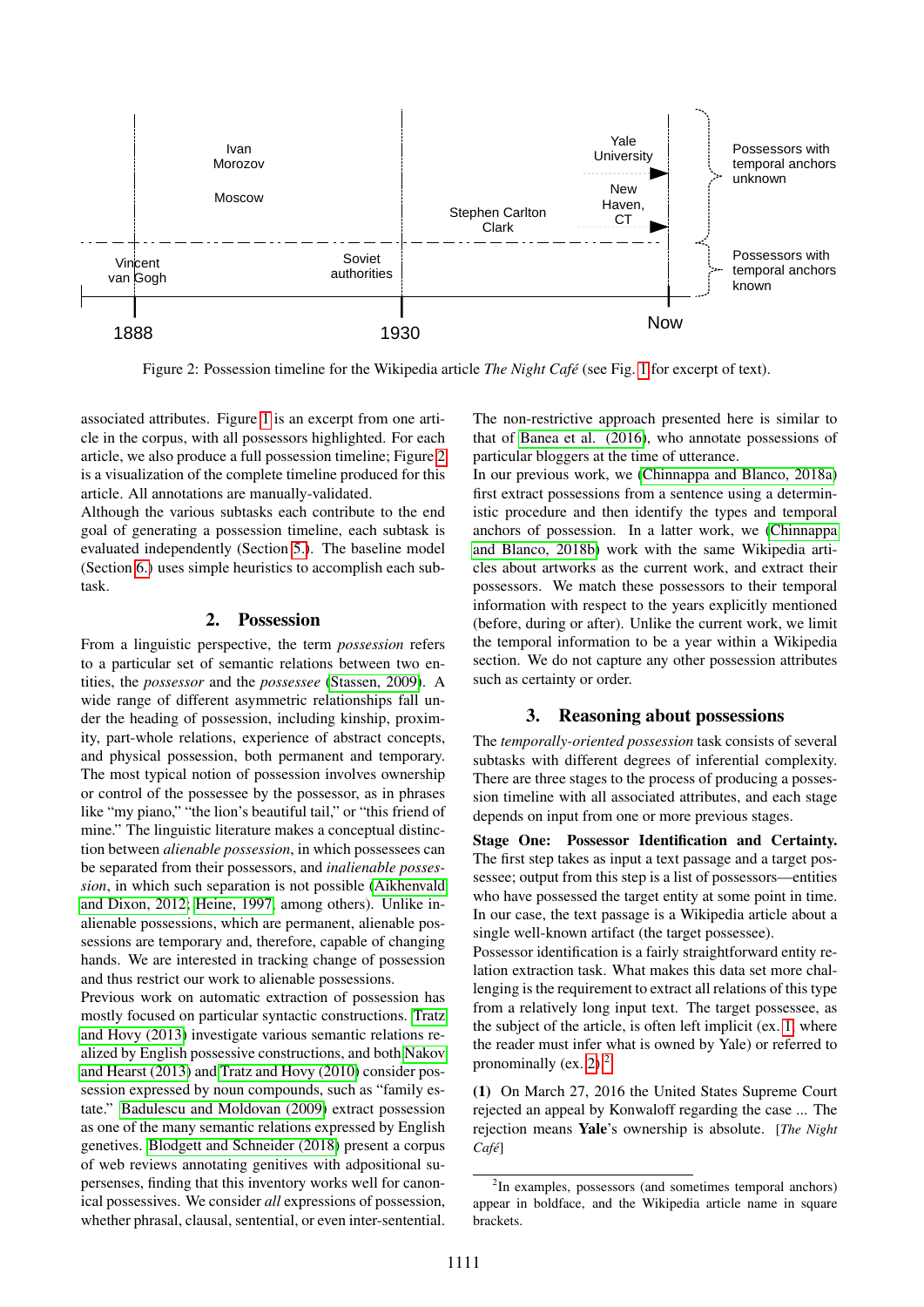| All possessors                |             |  |  |  |  |
|-------------------------------|-------------|--|--|--|--|
| Total for all articles        | 799         |  |  |  |  |
| NE type: Pers / Org / Loc     | 281/318/200 |  |  |  |  |
| Poss: Cert / Uncert           | 774/25      |  |  |  |  |
| Time: Known / Unknown         | 660/139     |  |  |  |  |
| TRel: Before / During / After | 7/647/6     |  |  |  |  |
| TRel: Cert / Uncert           | 608/52      |  |  |  |  |

<span id="page-2-6"></span>Table 1: Statistics for all marked possessors

<span id="page-2-1"></span>(2) It was loaned to the Ashmolean Museum in early 1900s, its whereabouts after this are unknown; it was rediscovered in a Battersea home in the early 1960s, boxed in over a chimney. [*Flaming June*]

After identifying a set of possessors, the system next should determine how certain the possession relation is *according to textual evidence* (section [4.2.2.\)](#page-3-0). Certainty of possession is a property of an individual (artifact, possessor) relation.

Stage Two: Temporal Anchoring, Temporal Relations, and Certainty. The second step takes as input a text passage and an extracted (artifact, possessor) relation; output is a temporal anchor for the possession relation. This task corresponds to the TLINK task in the TempEval shared tasks [\(Verhagen et al., 2010;](#page-7-5) [UzZaman et al., 2013\)](#page-7-6), limiting the range to only possession-type events. In our case, we allow three types of anchors: a year, a range of years, or a major historical event (as in ex. [3\)](#page-2-2).

<span id="page-2-2"></span>(3) After the victory of Francisco Franco in Spain, the painting was sent to the United States to raise funds and support for Spanish refugees. [*Guernica*]

Once the temporal anchor has been identified, the next task is temporal relation identification [\(Verhagen et al., 2010;](#page-7-5) [UzZaman et al., 2013\)](#page-7-6). Specifically, the system should indicate whether the possession event held BEFORE the temporal anchor, DURING the temporal anchor, or AFTER (section [4.2.3.\)](#page-3-1). Finally, the temporal relation is labeled with the certainty of that relation, again according to textual evidence. Temporal relation certainty is a property of an individual (artifact, possessor, temporal anchor) triple.

Stage Three: Possession Timeline Generation. The final stage in the process is to build a global possession timeline. The timeline should represent the order of possession between all identified possessors. The input to this final stage is the article, together with the set of extracted possession relations and all associated attributes; the output is a set of order indices, one for each (artifact, possessor) relation. Note that *all* identified possessors must be included in the timeline, regardless of whether a temporal anchor has been identified for the possessor. Producing this complete possession timeline thus requires more than just ordering the set of temporal anchors; possessors without explicit temporal anchors must be inserted in the order as well. Figure [2](#page-1-0) is a visualization of the final timeline output for the Wikipedia article about Van Gogh's *The Night Cafe´*.

| Total # of Wikipedia articles          | 90   |
|----------------------------------------|------|
| Total # of mentioned possessors        | 799  |
| Total # of unique possessors           | 735  |
| Avg # of words per article             | 2315 |
| Avg $#$ of sections per article        | 6.66 |
| Avg # of possessors per article        | 8.87 |
| Avg # of unique possessors per article | 7.99 |

<span id="page-2-3"></span>Table 2: Corpus statistics for WikiPossessions.

# 4. WikiPossessions: the corpus

<span id="page-2-0"></span>This section describes the data and annotation process used to create WikiPossessions.

# 4.1. Data: articles about famous artifacts

We collected a corpus of English Wikipedia articles about historical artifacts that could possibly change hands over time, being held by different possessors in different years. The article topics include paintings, diamonds, relics, sculptures, and archaeological findings.

Next, the set of articles was filtered to retain only articles that: a) do not discuss more than one artifact; and b) contain at least three possessors for the artifact. These filtering criteria are motivated by the goal of automatically extracting possession timelines from the texts. The resulting corpus consists of 90 articles, with each article focusing on a single target artifact. For a given article, the target artifact is the possessee in all identified possession relations. Table [2](#page-2-3) shows basic statistics for the corpus. Note that we count both the total number of possessors and the number of unique possessors.

# 4.2. Annotating temporally-oriented possession

The annotation scheme was designed primarily to capture all temporal information relevant to changes of possession over time. Thus, in addition to identifying artifactpossessor relations (Section [4.2.1.\)](#page-3-2), we identify a temporal anchor for each relation and the temporal relation of the possession with respect to the temporal anchor (Section [4.2.3.\)](#page-3-1). The set of possession relations is then ordered into a timeline (Section [4.2.4.\)](#page-4-1). For both possession relations and temporal relations, we annotate whether these features are certain or not, given the available textual evidence (Section [4.2.2.\)](#page-3-0).

Annotators were provided with HTML pages of the 90 se-lected Wikipedia articles.<sup>[3](#page-2-4)</sup> Annotation was done using the Wired-Marker<sup>[4](#page-2-5)</sup> Firefox extension to annotate the HTML pages. First, all possessors of the target artifacts (Section [4.2.1.\)](#page-3-2) were highlighted, using different-colored markers (provided by Wired-Marker) for different named entity types. All other annotation features (Sections [4.2.2.,](#page-3-0) [4.2.3.,](#page-3-1) [4.2.4.\)](#page-4-1) were added to the highlighted text using Wired-Marker's notes function.

The annotators were instructed to read the entire document to decide on the possessors and the order of possession. Unless one possessor possessed the artifact at different, non-

<span id="page-2-4"></span><sup>3</sup>Original download date: 12th June 2017

<span id="page-2-5"></span><sup>4</sup> http://www.wired-marker.org/en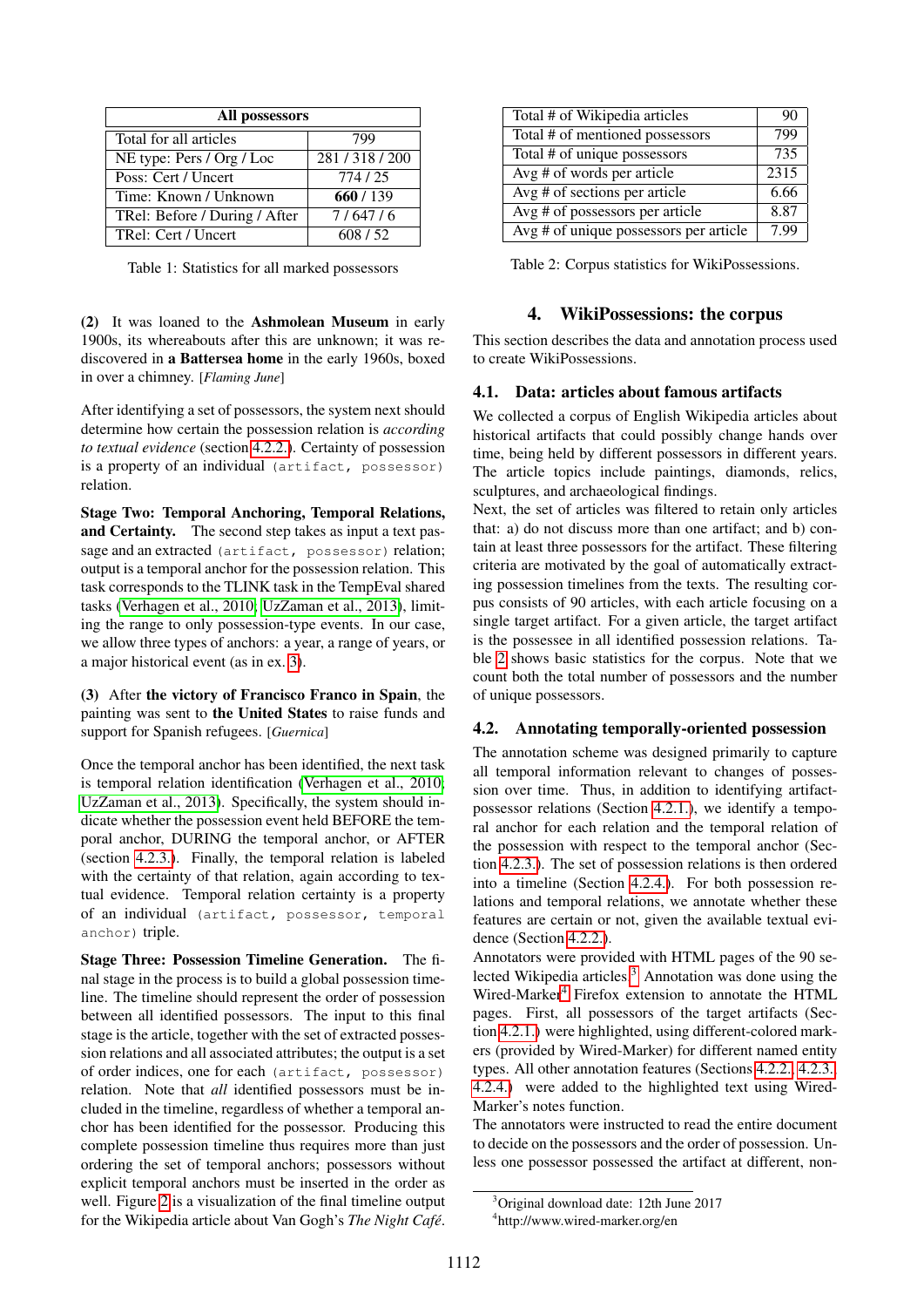| <b>NE</b>        | Possessor             | Poss.Cert | Ordering | Temp.Anchor | TRel          | TRel.Cert   |
|------------------|-----------------------|-----------|----------|-------------|---------------|-------------|
| <b>PER</b>       | Vincent van Gogh      |           |          | 1888        | During        |             |
| PER              | Ivan Morozov          | C         |          | Unknown     |               |             |
| LOC <sup>1</sup> | Moscow                | C         |          | Unknown     |               |             |
| <b>ORG</b>       | Soviet authorities    | C         |          | 1930        | <b>Before</b> | C           |
| <b>PER</b>       | Stephen Carlton Clark | C         |          | Unknown     |               |             |
| <b>ORG</b>       | Yale University       | C         |          | Unknown-Now | During        | $\mathbf C$ |
| LOC.             | New Haven, CT         | C         |          | Unknown-Now | During        | $\Gamma$    |

<span id="page-3-5"></span>Table 3: Complete annotation, including possession timeline, for Wikipedia article on Van Gogh's *The Night Cafe´*.

contiguous points in time, only one mention of each possessor is annotated.

relation, the instance should be marked as Certain (C). If not, it should be marked as Uncertain (UC).

# <span id="page-3-2"></span>4.2.1. Possessors and artifacts

We focus on a single possessee/artifact, namely the topic of the article. For that artifact, we identify all possessors *of that artifact* mentioned over the course of the article. The corpus consists of all artifact-possessor pairs identified from the selected Wikipedia articles. We extract 799 pairs in all, with 735 unique artifact-possessor pairs.

For example, the text snippet seen in Figure [1](#page-0-1) yields the following pairs:<sup>[5](#page-3-3)</sup>

```
1. (night_cafe, ivan_morozov)
2. (night_cafe, soviet_authorities)
3. (night_cafe, stephen_carlton_clark)
4. (night_cafe, yale_university)
```
The possessors identified each fall into one of three named entity (NE) categories: Person, Organization (e.g. museums or universities), or Location (e.g. particular cities, states, or countries). The NE type of each possessor is labeled manually, with the resulting distribution shown in Table [1.](#page-2-6) Organizations are the most frequent possessors, followed by People and then Locations. Although the possessors fall neatly into traditional NE categories, many of them are not in fact recognized by standard NE taggers. These include cases like example [\(4\)](#page-3-4):

<span id="page-3-4"></span>(4) On the morning of March 18, 1990, thieves disguised as police officers broke into the museum and stole *The Storm on the Sea of Galilee* and 12 other works. [*The Storm on the Sea of Galilee*]

The thieves who stole the painting, and presumably possessed it for at least some time thereafter, are unnamed. English NER systems also struggle to recognize possessors such as "artist's daughter" or names in other languages. This means that NER alone is not sufficient to identify possessors, even in this specific context where all possessees are concrete artifacts and likely to be owned by NEs.

#### <span id="page-3-0"></span>4.2.2. Certainty of possession

For each artifact-possessor pair, annotators are asked to assess the certainty of the possession relation. We are interested in the notion of certainty as it relates to textual evidence: if the text *of the entire article* strongly supports the

Example [\(5\)](#page-3-6) illustrates a case of uncertainty; the phrase "generally accepted" indicates some degree of uncertainty

<span id="page-3-6"></span>(5) It was completed after Giorgione's death in 1510, with the landscape and sky generally accepted to have been completed by Titian. [*The Sleeping Venus*]

#### <span id="page-3-1"></span>4.2.3. Temporal anchor and relations

on the part of the author.

This section describes annotation of temporal features of the extracted possession relations.

Temporal anchor. The first time-related annotation decision is to determine whether, according to the text, there is a temporal anchor for the given possession relation. For cases when a possessor has held an artifact for more than one time period, different temporal anchors may be associated with the same artifact-possessor pair, as in example [\(6\)](#page-3-7) below. This painting was in the custody of its owner prior to the 1873 Exhibition, and then again for a period between the end of that exhibition and the painting's 1878 journey out of Russia.

<span id="page-3-7"></span>(6) Despite its progressive implications, Barge Haulers was bought by the Tsar's second son. It was lent for exhibition at the 1873 International Exhibition in Vienna, where it won a bronze medal. It was exhibited outside Russia again in 1878... [*Barge Haulers on the Volga*]

If a temporal anchor cannot be identified, the other temporal features are not relevant. Looking again at Figure [1,](#page-0-1) only one of the five possessors has an identifiable temporal anchor: Soviet authorities, anchored in 1930. In the corpus, 660 of 799 possessors are associated with a temporal anchor.

Temporal relations. Our temporal anchors are similar in nature to the TLINK annotations of the TimeBank Corpus [\(Pustejovsky et al., 2003\)](#page-7-7), but we restrict the granularity to the level of the year. An anchor could denote a single year, a range of years, or some historical event. Particular days or months are ignored.

In the ideal case, the temporal anchor covers the entire period of possession (e.g. "1983-1987"), but more often the text mentions a date or historical event (e.g. World War II) which may or may not lie within the duration of possession. To build possession timelines, we need to know how the temporal anchor relates to the period of possession. Thus we annotate three different categories of temporal relation.

<span id="page-3-3"></span><sup>&</sup>lt;sup>5</sup>The complete annotations for the article containing the text snippet are shown in Table [3.](#page-3-5)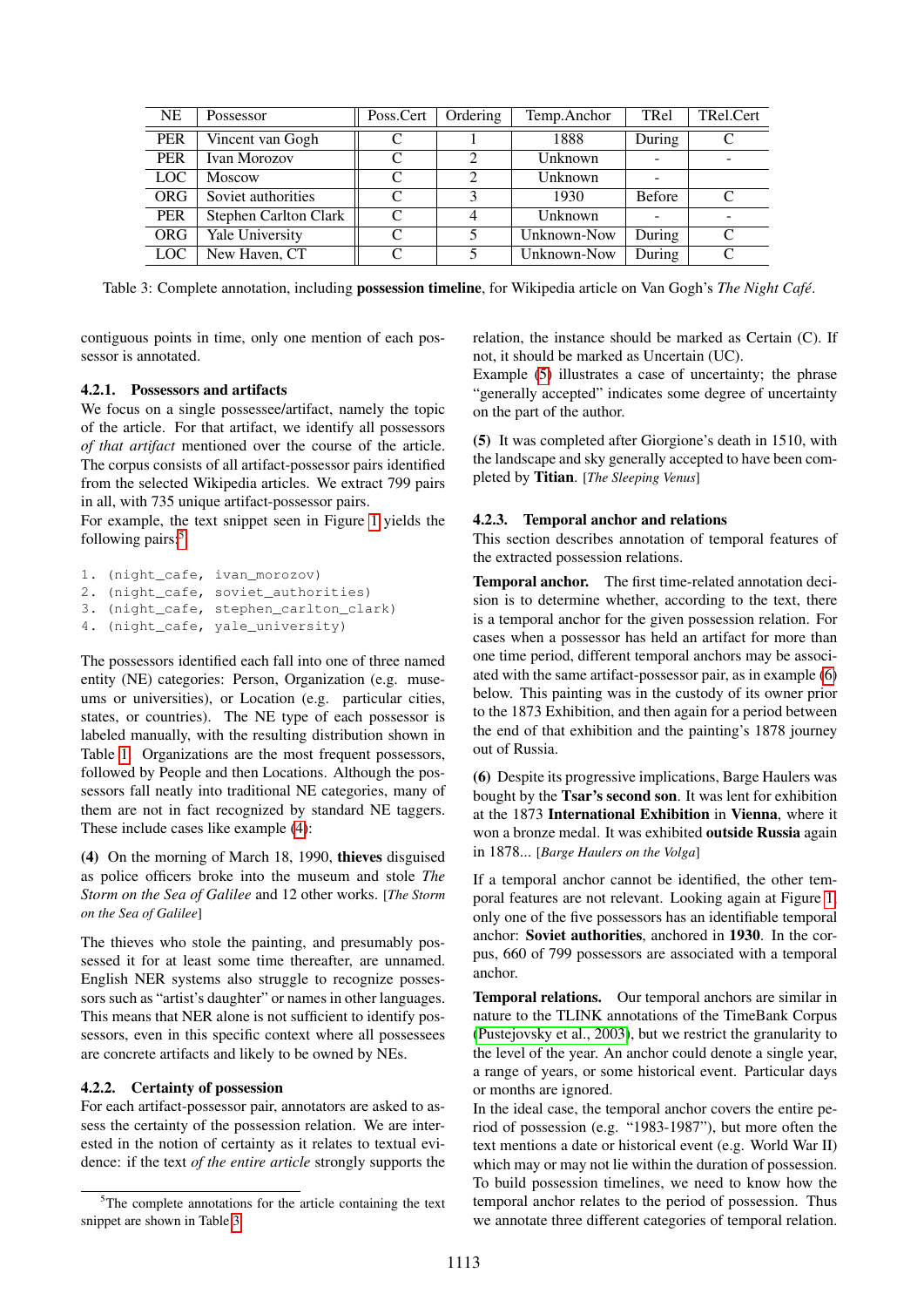BEFORE indicates that possession occurred prior to the anchor, while AFTER indicates that possession occurred later than the temporal anchor. DURING indicates that the period of possession includes the temporal anchor. Annotators also mark whether the temporal relations are certain or uncertain, according to the evidence in the text.

<span id="page-4-2"></span>(7) BEFORE: At some undetermined point before 1516 it came into the possession of Don Diego de Guevara ... [*Arnolfini Portrait*]

<span id="page-4-3"></span>(8) DURING: In 1599 a German visitor saw it in the Alcazar Palace in Madrid. [*Arnolfini Portrait*]

<span id="page-4-4"></span>(9) AFTER: In 1530 the painting was inherited by Margaret's niece Mary of Hungary, who in 1556 went to live in Spain. [*Arnolfini Portrait*]

Note that the temporal annotations reflect only the knowledge contained in the text; they do not provide complete information about changes in possession. The temporal anchor in example [\(7\)](#page-4-2) provides the latest possible date at which possession of the portrait transferred to Don Diego de Guevara. Example [\(8\)](#page-4-3) conveys that the temporal anchor 1599 occurs sometime during the Alcazar's possession of the portrait. We do not know where in the period of possession the date falls; it could be a beginning or end date. The temporal anchor in example [\(9\)](#page-4-4) marks the change of possession.

#### <span id="page-4-1"></span>4.2.4. Possession ordering and timeline

The final annotation task is to order the possessors according to when each had control of the artifact in question, building up a possession timeline. Each possessor is given a serial number, depending on the order in which the artifact was possessed. Usually the artist who created or found the artifact (if known) is assigned the serial number 1. The next possessor gets the serial number 2, and so forth. An example timeline can be seen in Table [3.](#page-3-5)

Annotation relies on the complete textual context, often allowing the annotator to determine ordering of possession events even if explicit temporal anchors are not stated in the text. For example, in Figure [1,](#page-0-1) we can infer that the possessor (Yale University), to whom the painting was bequeathed, appears in the timeline later than the possessor who did the bequeathing.

When two possessors held the artifact simultaneously (e.g. Yale University and New Haven, Connecticut), both appear at the same position in the timeline. A possessor can receive multiple serial numbers when there are multiple relevant periods of possession (as in [\(6\)](#page-3-7)).

#### 4.2.5. Inter-annotator agreement

Temporally-oriented possession is a new task, with a new annotation scheme. To measure the soundness and reliability of the annotation scheme, a portion of the articles (12/90, or 13%) are annotated by a second annotator. The articles were selected randomly from a subset of articles of roughly average length for the corpus, in order to reduce oddities due to overly long (or short) texts. Inter-annotator agreement was calculated for each annotation subtask. Overall, annotator agreement is very high, suggesting that the task is well-defined and the annotation scheme reliable.

First, we look at identification of artifact-possessor pairs. We treat Annotator A's labels as a pseudo-gold standard and measure precision and recall of Annotator B's labels as compared to Annotator A. Precision is 0.97, and recall is 0.69.

Inter-annotator agreement for the temporal and certainty features is calculated only for the set of artifact-possessor pairs identified by both annotators. For both possession certainty and temporal relation certainty, Cohen's  $\kappa$  is very high (0.92). Agreement is more moderate, but still substantial, for the temporal features. Cohen's  $\kappa$  for the temporal anchor is 0.77. For temporal relations (before/during/after), Cohen's  $\kappa$  is 0.76. For the order of possession (the possession timeline), we generate a list of ordered pairs of possessors for both annotators and then compare. Precision between the two lists of pairs is 0.93, and recall is 0.90.

# 5. Evaluation

<span id="page-4-0"></span>Given the gold standard annotations (WikiPossessions corpus), and a system that aims to predict those same annotations, our goal is to evaluate the performance of the system. The title of the Wikipedia article is the possessee and is fixed. Possessors are found across the entire article. The possessor is the entity of interest, and all other annotations, including possessor certainty, temporal anchor, temporal relation, temporal relation certainty, and order, are attributes of the possessor.

For each stage in the timeline generation process, we consider both a strict (exact match) evaluation setting and a more relaxed partial match setting. The types of information extracted and/or predicted allow for straightforward evaluation: the various subtasks require named entities, years (or major historical events, realized as short text spans), labels (binary for certainty tasks, 3-way for temporal relations), and ordering indices (integers). Unless otherwise indicated, we evaluate using precision, recall, and F1.

Stage One: Possessor Identification and Certainty. In the exact match setting, an extracted possessor matches gold only if the spans are an exact match. Mismatches caused by articles or prepositions on either side (gold or predicted) are ignored. An extracted possessor is considered a partial match if at least one content word (defined loosely as neither an article nor a preposition) matches between the two spans. For example, the gold span *the Netherlands* and extracted span *Netherlands* are considered an exact match; the gold span *Museum of Modern Art* and extracted span *Modern Art* are considered a partial match; *Museum of Modern Art* and *Queen of Sheba* are not considered a match.

Possessor certainty is a binary task, with possible labels Certain and Uncertain. To evaluate possessor certainty, we simply compare the predicted label to the gold label. In the exact match setting, both the certainty label and the possessor must match with the gold, in order to be considered correct. In the partial match setting, the possessor can be a partial match with gold.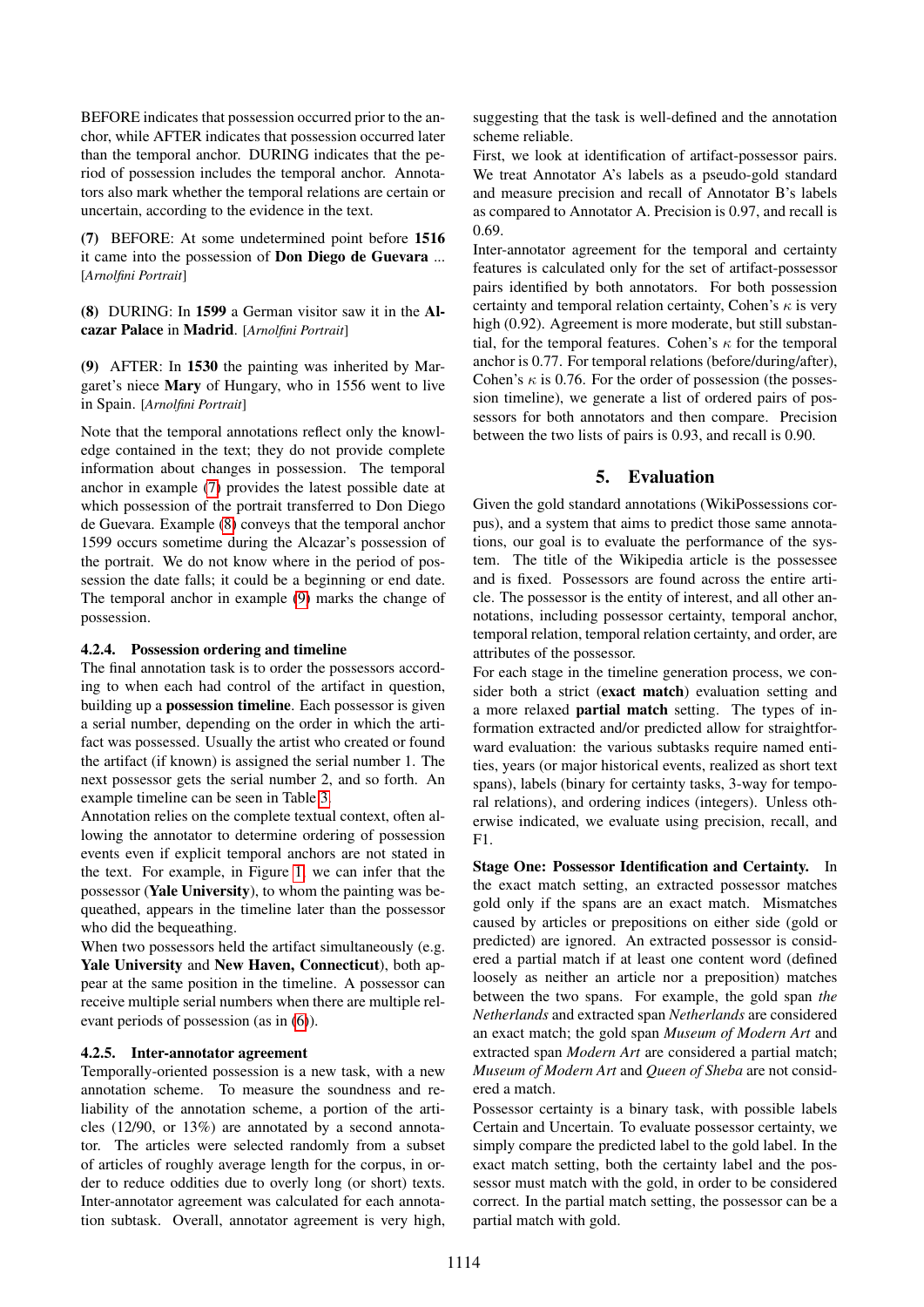|           | ALL         |       |               | <b>ALLCORR</b> |             |      |               | <b>ORACLE</b> |           |      |
|-----------|-------------|-------|---------------|----------------|-------------|------|---------------|---------------|-----------|------|
|           | Exact match |       | Partial match |                | Exact match |      | Partial match |               |           |      |
|           | P/R         | F1    | P/R           | F1             | P/R         | F1   | P/R           | F1            | P/R       | F1   |
| Poss.ID   | 0.03/0.35   | 0.06  | 0.06/0.65     | 0.11           | 1.00/0.35   | 0.52 | 1.00/0.65     | 0.79          | .00/0.89  | 0.94 |
| Poss.Cert | 0.03/0.34   | 0.06  | 0.06/0.64     | 0.11           | 0.89/0.34   | 0.49 | 0.97/0.64     | 0.77          | 0.93/0.86 | 0.89 |
| Temp.Anch | 0.003/0.04  | 0.006 | 0.008/0.10    | 0.014          | 0.08/0.036  | 0.05 | 0.15/0.10     | 0.12          | 0.21/0.20 | 0.20 |
| Temp.Rel  | 0.004/0.06  | 0.008 | 0.02/0.24     | 0.04           | 0.14/0.063  | 0.09 | 0.35/0.24     | 0.28          | 0.50/0.48 | 0.49 |
| TRel.Cert | 0.004/0.06  | 0.008 | 0.02/0.22     | 0.04           | 0.14/0.06   | 0.08 | 0.33/0.02     | 0.04          | 0.50/0.52 | 0.51 |
| Ordering  | 0.001/0.06  | 0.001 | 0.002/0.26    | 0.004          | 0.47/0.06   | 0.11 | 0.64/0.26     | 0.37          | 0.16/0.48 | 0.24 |

<span id="page-5-2"></span>Table 4: Results for baseline model on full WikiPossessions corpus. See text for details.

Stage Two: Temporal Anchoring, Temporal Relations, and Certainty. For all three subtasks of Stage Two, exact match and partial match settings are as described for possessor certainty.

Temporal anchor evaluation must handle three different situations, with respect to the type of answer required: a) year(s) vs. year(s); b) event vs. event; and c) year(s) vs. event. Type (c) will always be considered incorrect. To evaluate type (b), we compare text spans, requiring exact match as defined above. To evaluate type (a), we first convert each date to both an upper bound and a lower bound. For example *1832* is converted to the pair lower bound=1832 and upper bound=1832. The range *1815-1845* in converted to the pair lower bound=1815 and upper bound=1845. Next, we generate all years between the lower and upper bounds, for both predicted temporal anchor and gold temporal anchor, and calculate precision and recall between the two sets of years.

This approach to evaluation fails to capture the importance of temporal proximity in evaluating temporal reasoning systems. For example, if the gold temporal anchor is 1832, we'd prefer a system that predicts 1834 to a system that predicts 1934, though the previously-outlined evaluation would score the two equally. To account for this, we introduce a degree of tolerance for evaluating temporal anchors. If the degree of tolerance is 25%, we allow for 25% error in predicting the temporal anchor. Specifically, we find the difference between the lower bound and the upper bound in the gold standard  $(x)$  and compute an adjustment rate  $y$  by multiplying  $x$  by the specified degree of tolerance. Next, both upper and lower bound are adjusted by  $y$  (minimum value of 1), expanding the number of years in the gold standard set.

Evaluation of temporal relations and certainty of temporal relation is relevant only for possessors with an identified temporal anchor. In both cases, we simply compare predicted labels (Before/During/After or Cert/Uncert) to gold labels, following the definitions of exact and partial match given above.

Stage Three: Possession Timeline Generation. Finally, we evaluate the possession timeline. Although the timeline annotations take the form of order indices assigned to individual possessors, comparison of indices between predicted and gold timelines would magnify errors by overly punishing a system for missing one possessor in the timeline. To

| <b>Subtask</b> | <b>Heuristic</b>                         |
|----------------|------------------------------------------|
| Poss.ID        | Extract all NEs of type PERS, ORG, LOC   |
| Poss.Cert      | Label all possessors Certain             |
| Temp.Anch      | Select DATE closest in text to possessor |
| Temp.Rel       | Label all relations During               |
| TRel.Cert      | Label all relations Certain              |
| Ordering       | Use order of appearance in text          |

<span id="page-5-1"></span>Table 5: Heuristics used in baseline model.

give credit for correct ordering decisions, we use a pairwise evaluation strategy for possessor ordering. Pairs of possessors are generated according to their order, where the first member of the pair has an order index less than or equal to the second member of the pair, e.g. the order annotations in Table [3](#page-3-5) would produce the following pairs (partial set):

- 1. (vincent\_van\_gogh, ivan\_morozov)
- 2. (vincent\_van\_gogh, moscow)
- 3. (ivan\_morozov, moscow)
- 4. (moscow, ivan\_morozov)
- 5. (vincent\_van\_gogh, soviet\_authorities)
- 6. (ivan\_morozov, soviet\_authorities)
- 7. (moscow, soviet\_authorities)

...

Precision and recall are computed by comparing the two sets of pairs. In the exact match setting, both possessors in a pair must satisfy exact match conditions; for the partial match setting, both possessors must be at least a partial match with gold.

# 6. Baseline model

<span id="page-5-0"></span>To demonstrate the viability of the TOP task, and also provide a comparison system, we implement a very simple baseline model, with no learning.

# 6.1. Model

The baseline model treats each subtask of the TOP task using a straightforward heuristic (Table [5\)](#page-5-1). First, the data is preprocessed using spaCy [\(Honnibal and Montani, 2017\)](#page-6-10) for tokenization, part-of-speech tagging, and named entity recognition and labeling. The tasks of possessor identification and temporal anchor extraction rely on spaCy's named entity output. All entities labeled as person, organization, or location are extracted as possessors. To extract the temporal anchor for a given possessor, the system looks for the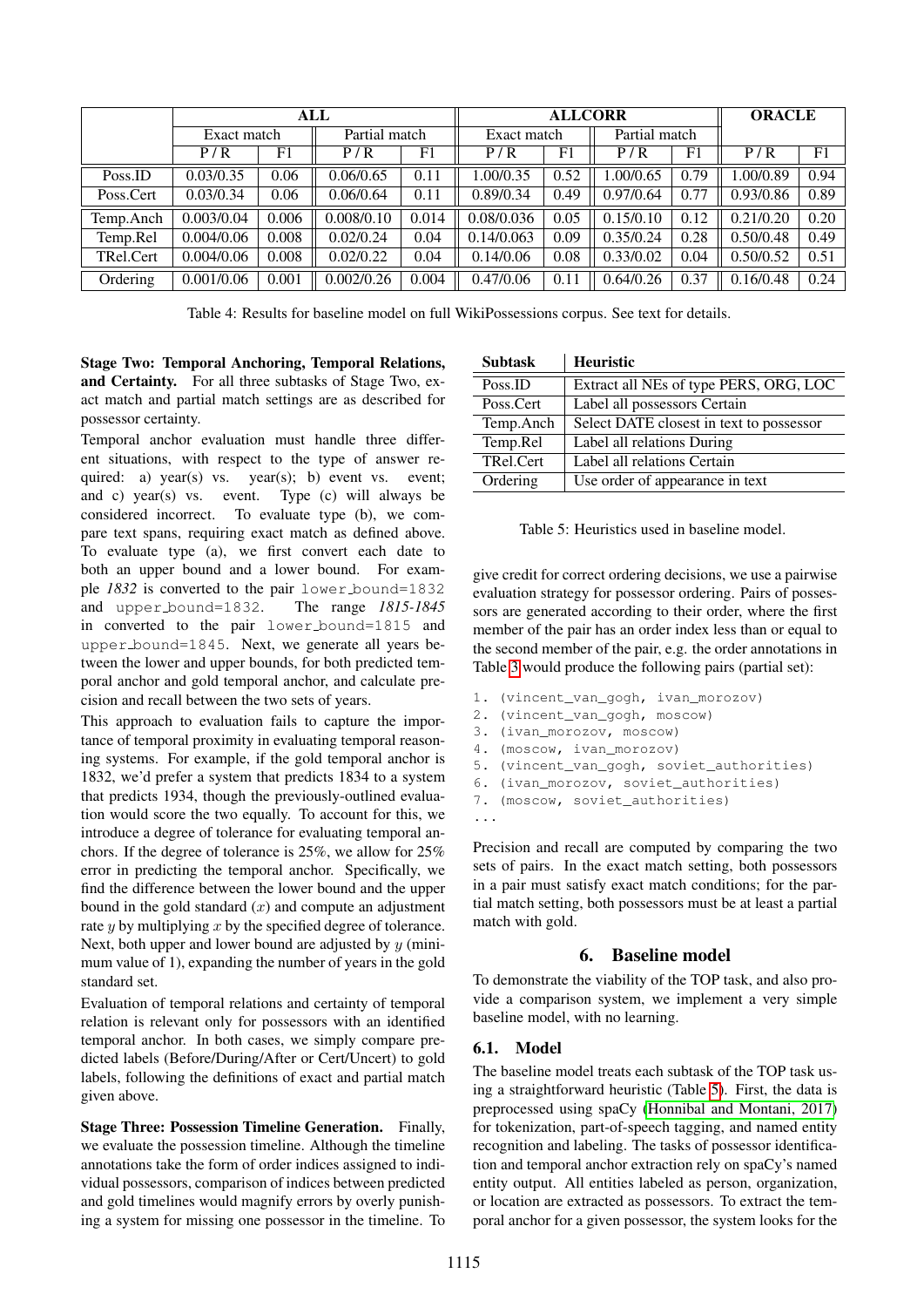closest expression labeled as a date by  $spaCy$ ; this can occur either before or after the possessor in the text. Degree of tolerance is set at 10%, but does not improve results over a setting with no degree of tolerance.

For certainty and temporal relation identification, the baseline applies the most frequent label from the WikiPossessions corpus. To arrange possessors into a timeline, the baseline follows linear order in the text, allowing no more than one occurrence of a given possessor, no matter how often that possessor is mentioned in the original text.

# 6.2. Results

We evaluate the performance of our baseline model on the complete WikiPossessions corpus, testing three different scenarios. In each scenario we evaluate using a different set of extracted possessors, incorporating different amounts of knowledge. ALL indicates that we keep every possessor extracted by the baseline model using the heuristic described above. In ALLCORR(ect), we filter the possessors in ALL, keeping only those which match the gold standard. In the ORACLE scenario, we skip the baseline possessor identification step and instead use the full set of possessors from the gold standard.<sup>[7](#page-6-12)</sup> For the first two scenarios, we compare the exact match and partial match settings, as described in Section [5..](#page-4-0) All possessors in ORACLE are exact matches. Results appear in Table [4.](#page-5-2)

As a whole, results from the baseline system demonstrate the need for learning. The low precision of possessor identification using the baseline heuristic is expected, but less expected is the relatively low recall (0.35 exact match, 0.65 partial match). Even though the annotation instructions restrict possessors to be persons, locations, or organizations, NE recognition systems capture fewer than 75% of possessors, even in the relaxed partial match setting.

Precision increases in the ALLCORR scenario, as we filter extracted possessors by matching to the gold standard. The low recall, however, results in low performance in downstream tasks.

Finally, in the ORACLE scenario we assume the goldstandard set of possessors. The results for temporal anchor extraction are very low (0.20 F1, with similarly low precision and recall), demonstrating that the date in the text nearest to the string indicating the possessor is rarely an appropriate temporal anchor for the associated possession event. A similar conclusion can be drawn from ORACLE results for possessor ordering. Linear ordering according to appearance in the text results in poor performance; reasoning is required.

# 7. Conclusion

We present WikiPossessions, a new corpus of articles annotated for subtasks leading to the generation of possession timelines. The corpus is intended as a new evaluation benchmark for reading comprehension systems; successful completion of the subtasks requires inference over long text spans. Annotated data, evaluation scripts, and a heuristic baseline model will be made available.

The corpus focuses on (mostly) famous paintings, but the task is open-domain. The task formulation and evaluation methods can be used to track possession in other types of texts, such as ball possession in various sports, or even changes of employment. Temporally anchored possessions may be useful for analyzing the history of artifacts, or for enriching more general event timelines.

# 8. Bibliographical References

- <span id="page-6-3"></span>Aikhenvald, A. and Dixon, R. (2012). *Possession and Ownership: A Cross-Linguistic Typology*. Explorations in Linguistic Typology. OUP Oxford.
- <span id="page-6-5"></span>Badulescu, A. and Moldovan, D. (2009). A semantic scattering model for the automatic interpretation of english genitives. *Natural Language Engineering*, 15(2):215– 239.
- <span id="page-6-7"></span>Banea, C., Chen, X., and Mihalcea, R. (2016). Building a dataset for possessions identification in text. In *Proceedings of the Tenth International Conference on Language Resources and Evaluation (LREC 2016)*.
- <span id="page-6-6"></span>Blodgett, A. and Schneider, N. (2018). Semantic supersenses for English possessives. In *Proceedings of the 11th Language Resources and Evaluation Conference*, Miyazaki, Japan, May. European Language Resource Association.
- <span id="page-6-0"></span>Bowman, S. R., Angeli, G., Potts, C., and Manning, C. D. (2015). A large annotated corpus for learning natural language inference. In *Proceedings of the 2015 Conference on Empirical Methods in Natural Language Processing*, pages 632–642, Lisbon, Portugal, September. Association for Computational Linguistics.
- <span id="page-6-8"></span>Chinnappa, D. and Blanco, E. (2018a). Mining possessions: Existence, type and temporal anchors. In *Proceedings of the 2018 Conference of the North American Chapter of the Association for Computational Linguistics: Human Language Technologies, Volume 1 (Long Papers)*, pages 496–505.
- <span id="page-6-9"></span>Chinnappa, D. and Blanco, E. (2018b). Possessors change over time: A case study with artworks. In *Proceedings of the 2018 Conference on Empirical Methods in Natural Language Processing*, pages 2278–2287, Brussels, Belgium, October-November. Association for Computational Linguistics.
- <span id="page-6-1"></span>Dua, D., Wang, Y., Dasigi, P., Stanovsky, G., Singh, S., and Gardner, M. (2019). DROP: A reading comprehension benchmark requiring discrete reasoning over paragraphs. *CoRR*, abs/1903.00161.
- <span id="page-6-4"></span>Heine, B. (1997). *Possession: Cognitive Sources, Forces, and Grammaticalization*. Cambridge Studies in Linguistics. Cambridge University Press.
- <span id="page-6-10"></span>Honnibal, M. and Montani, I. (2017). spacy 2: Natural language understanding with bloom embeddings, convolutional neural networks and incremental parsing. *To appear*.
- <span id="page-6-2"></span>Kaushik, D. and Lipton, Z. C. (2018). How much reading does reading comprehension require? a critical investigation of popular benchmarks. *arXiv preprint arXiv:1808.04926*.

<span id="page-6-11"></span><sup>6</sup> spaCy tags years, months, events, and year ranges (e.g. 1530- 1545) as dates.

<span id="page-6-12"></span> $7$ Recall is below 1 because, unlike the gold, the oracle doesn't allow multiple occurrences of the same possessor.